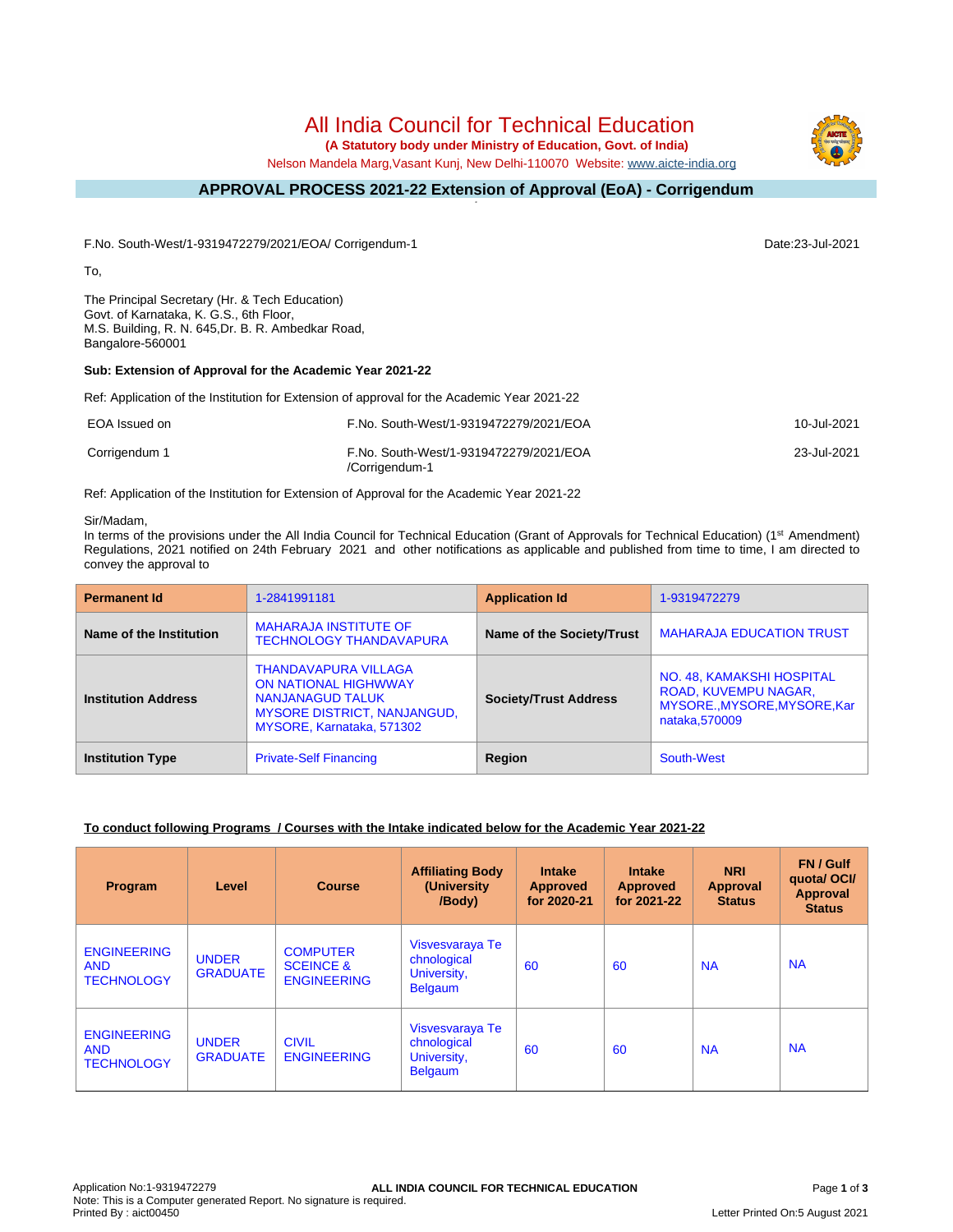| <b>ENGINEERING</b><br><b>AND</b><br><b>TECHNOLOGY</b> | <b>UNDER</b><br><b>GRADUATE</b> | <b>ELECTRONICS &amp;</b><br><b>COMMUNICATION</b><br><b>ENGG</b>             | Visvesvaraya Te<br>chnological<br>University,<br><b>Belgaum</b> | 60       | 60         | <b>NA</b> | <b>NA</b> |
|-------------------------------------------------------|---------------------------------|-----------------------------------------------------------------------------|-----------------------------------------------------------------|----------|------------|-----------|-----------|
| <b>ENGINEERING</b><br><b>AND</b><br><b>TECHNOLOGY</b> | <b>UNDER</b><br><b>GRADUATE</b> | <b>MECHANICAL</b><br><b>ENGINEERING</b>                                     | Visvesvaraya Te<br>chnological<br>University,<br><b>Belgaum</b> | 60       | 60         | <b>NA</b> | <b>NA</b> |
| <b>ENGINEERING</b><br><b>AND</b><br><b>TECHNOLOGY</b> | <b>UNDER</b><br><b>GRADUATE</b> | <b>ARTIFICIAL</b><br><b>INTELLIGENCE</b><br>(AI) AND DATA<br><b>SCIENCE</b> | Visvesvaraya Te<br>chnological<br>University,<br><b>Belgaum</b> | $\Omega$ | $60^{#}\%$ | <b>No</b> | <b>No</b> |

## Approved New Course(s)

#### **Course(s) Applied for Closure by the Institution for the Academic Year 2021-22**

| <b>Program</b>                                        | Level                           | <b>Course</b>                                        | <b>Affiliating Body</b><br>(Univ/Body)                       | <b>Course Closure Status</b> |
|-------------------------------------------------------|---------------------------------|------------------------------------------------------|--------------------------------------------------------------|------------------------------|
| <b>ENGINEERING</b><br><b>AND</b><br><b>TECHNOLOGY</b> | <b>UNDER</b><br><b>GRADUATE</b> | <b>INFORMATION SCIENCE</b><br><b>AND ENGINEERING</b> | Visvesvaraya Techn<br>ological University,<br><b>Belgaum</b> | Pending <sup>\$</sup>        |

\$ Due to non-submission of NOC's from University / Board and / or State Government

### **It is mandatory to comply with all the essential requirements as given in APH 2021-22 (Appendix 6)**

# **Important Instructions**

- 1. **Corrigendum for-** 1. Approval of New Course, Closure of the Course
- 2. The State Government/ UT/ Directorate of Technical Education/ Directorate of Medical Education shall ensure that 10% of reservation for Economically Weaker Section (EWS) as per the reservation policy for admission, operational from the Academic year 2019-20 is implemented without affecting the reservation percentages of SC/ ST/ OBC/ General. However, this would not be applicable in the case of Minority Institutions referred to the Clause (1) of Article 30 of Constitution of India. Such Institution shall be permitted to increase in annual permitted strength over a maximum period of two years.
- 3. The Institution offering courses earlier in the Regular Shift, First Shift, Second Shift/Part Time now amalgamated as total intake shall have to fulfil all facilities such as Infrastructure, Faculty and other requirements as per the norms specified in the Approval Process Handbook 2021-22 for the Total Approved Intake. Further, the Institutions Deemed to be Universities/ Institutions having Accreditation/ Autonomy status shall have to maintain the Faculty: Student ratio as specified in the Approval Process Handbook.
- 4. Strict compliance of Anti-Ragging Regulation, Establishment of Committee for SC/ ST, Establishment of Internal Complaint Committee (ICC), Establishment of Online Grievance Redressal Mechanism, Barrier Free Built Environment for disabled and elderly persons, Fire and Safety Certificate should be maintained as per the provisions made in Approval Process Handbook and AICTE Regulation notified from time to time.
- 5. In case of any differences in content in this Computer generated Extension of Approval Letter, the content/information as approved by the Executive Council / General Council as available on the record of AICTE shall be final and binding.

**Prof.Rajive Kumar Member Secretary, AICTE**

Copy\*\* to: